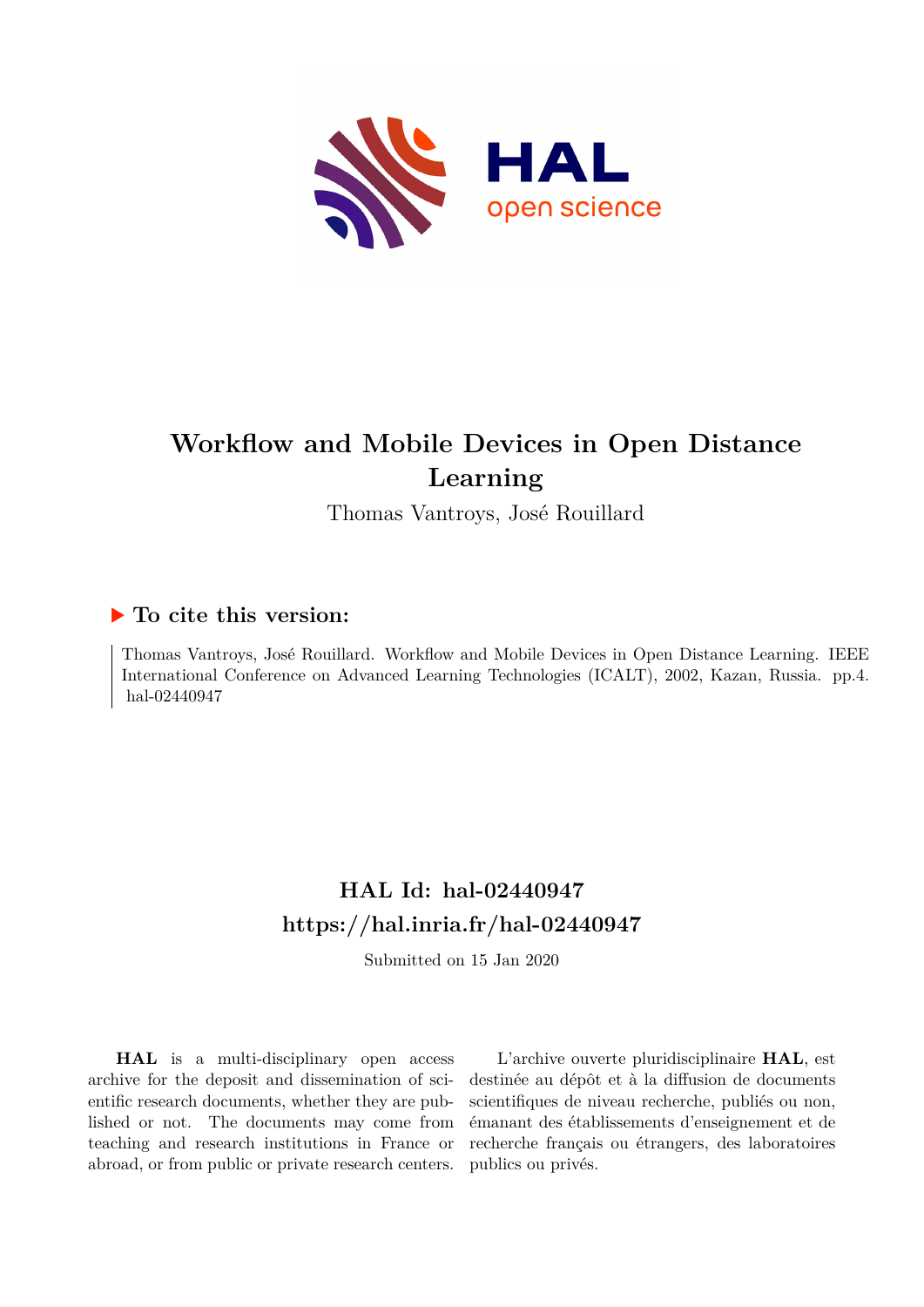# Workflow and Mobile Devices in Open Distance Learning

Thomas Vantroys, José Rouillard TRIGONE laboratory – NOCE Team Institut CUEEP, Université des Sciences et Technologie de Lille 59655 Villeneuve d'Ascq, France {thomas.vantroys,jose.rouillard}@univ-lille1.fr

#### Abstract

Nowadays, thanks to new tools and devices, students have more possibility to learn in a mobile way. Hence, e-learning platforms should support user mobility by offering access points to mobile devices. The system must adapt information corresponding to a learning activity to device's capabilities. Documents are provided in accordance to activities performed. For the coordination of activities we designed a flexible workflow system named Cooperative Open Workflow. In this paper, we present our architecture which aims to support work coordination and user mobility.

### 1 Introduction

The sound basis of distance learning is to teach anyone anything anywere anytime. In recent years, with the growing use of computer and development of Internet, distance learning is very close to Web-Based Training (WBT), i.e. platform using web technology. These technology offers access anytime (web servers operate 24-7), anywere (any computer with a web browser can be used) to pedagogical documents.

The pedagogical sciences teach us to structure and coordinate the learning activity and as explained in [1] learning is process-oriented. The most traditional current manner to achieve a remote lesson for a student is to use a classical web browser. This allow a relative freedom of movement for learner who can connect to system at home or when they are in the office. But the apparition of new mobile devices like PDA or cellular phones extends the possibility of the anywhere. The learner is now really mobile.

In this paper, we will present the way we used to coordinate different learner activities and how we permit them to connect to the plateform really anywhere. In the next section, we introduce a generic use case. We then provide in section 3 the architecture of our workflow system. Section 4 presents how the pedagogical documents are modeled and how we can adapt them to the device. Finally, section 5 conclude our paper.

#### 2 Use case

In order to explain how our system works, we present in this section a concrete use case. A student in litterature is registered to an english poetry course. The first learning module is composed of three steps, (1) learning a poetry, (2) realize a multiple choice question exercise and (3) discuss the result with the teacher to find the best learning path. When the learner is in the university, he connects himself to the platform with his personnal computer. He uses a web browser. The workflow platform informs the user he has a new task to achieve (for example reading a poetry). Reading this document, he decides to print it with the intention of studying it later. After this first stage, he uses his cellular phone to join the platform. He can then informs the system that he has finished the first learning activity. The workflow engine informs him that the next step is to perform an exercise. The student choose to realize this task at home (a more confidential place) with wired telephone. The questions concerning the lesson (the poetry in our case) are synthesized and the student can speak his answers or make some choice with the keypad of the phone (DTMF technology).

### 3 Supporting Learning Process

In traditional education, teacher prepare his courses by decomposing them into different phases. Then he has the possibility to presents all the activities and deliver all the documents at the start or deliver documents steps by steps. The delivery at correct time can be done by a workflow system which manage the learning path.

One aim of our platform is to support two types of learning processes:

– A real user oriented open process, where learner can register anytime and move at his rythm whitout any time constraints.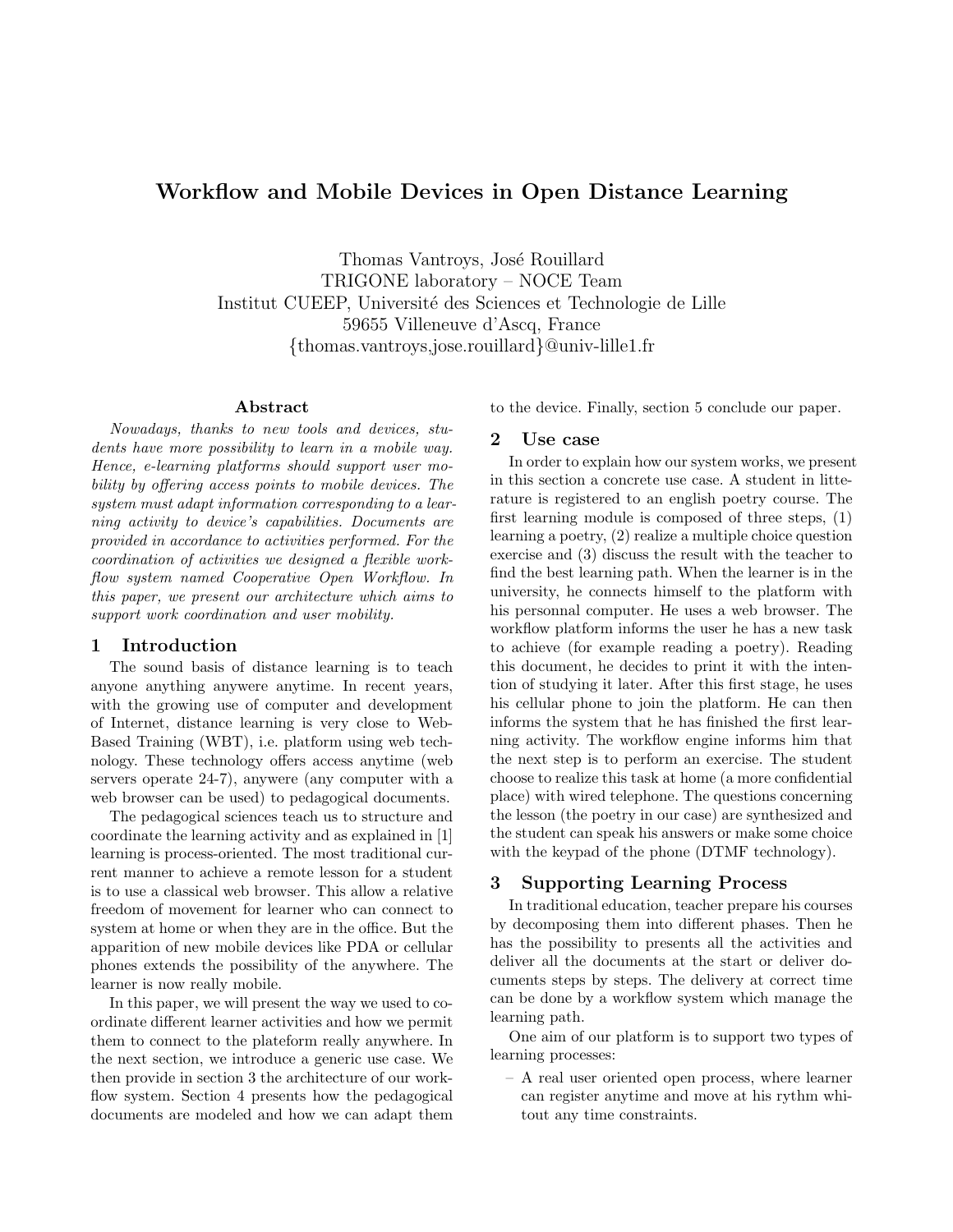– A standard group oriented process, where registration and learning activities have deadlines. For instance, this learning mode is actually used in our university for a distance class in computer sciences.

To achieve the coordination of activities, we use a workflow management system. To be really used, the engine must have the following features:

- Supporting run-time redefinition of process. A teacher must be able to redefine the learning path of a student on the fly, without the need of shuting down the service;
- Supporting run-time exception;
- Offering learner-progress tracking.

The next paragraph introduces the workflow architecture.

#### 3.1 Architecture Overview

our workflow engine, named COW for Cooperative Open Process, is based on standards from Workflow Management Coalition (WfMC) and from Object Management Group (OMG). The aim of the WfMC is to promote the use of workflow by standardisation. For that, they have defined a reference model [2]. Based on WfMC work, the OMG specifies an object representation of a workflow engine. This specification is named Workflow Management Facility (WMF) [3]. So we realise an implementation of the WMF by using software components, more precisely Enterprise Java-Beans. The choice of component-based architecture offers us more flexibility and simplicity for development.

The workflow system architecture is shown in figure 1. The core of our engine is composed of persistants



FIG.  $1 - Workflow$  architecture

components which represent the enaction of the learning path. We use three levels, process, activity and

workitem to represent the learning path. Process is the higher level of our model. It represents a set of activities coordinated by transitions. An activity can references other processes (sub-process notion) or include workitems which are the atomic part of the work. Workitems can be performed without any order. In this way, we can offer strong coordination between activity and weak coordination betwen workitem. To access the engine, we develop session components which offers high level interfaces allowing a simplest access for other developpers. An other important feature of our platform is the possible integration as a webservice, thanks to a SOAP (Simple Object Access Protocol) interface. Information about users are saved in a LDAP server.

## 4 Supporting User Mobility

Supporting user mobility is for us to offer the possibility to the learner to access the platform with mobile devices. This access suppose document adaptation to the peripheral. Our aims is to offer a generic method to transform documents without making one document for each device.

#### 4.1 Architecture Overview

As we address mobile device with few capacity (few memory, few persitent storage size), we wanted to have thin client. The most common used technology for thin client is at present time HTTP and HTML. With the concept of thin client, students can access their learning environment with whatever computer which have a web browser. However, learners use mobile systems like personal digital assistant (PDA) and cellular phone. To support these devices, we build a platform based on a n-tiers architecture (see figure 2).



Fig. 2 – Platform architecture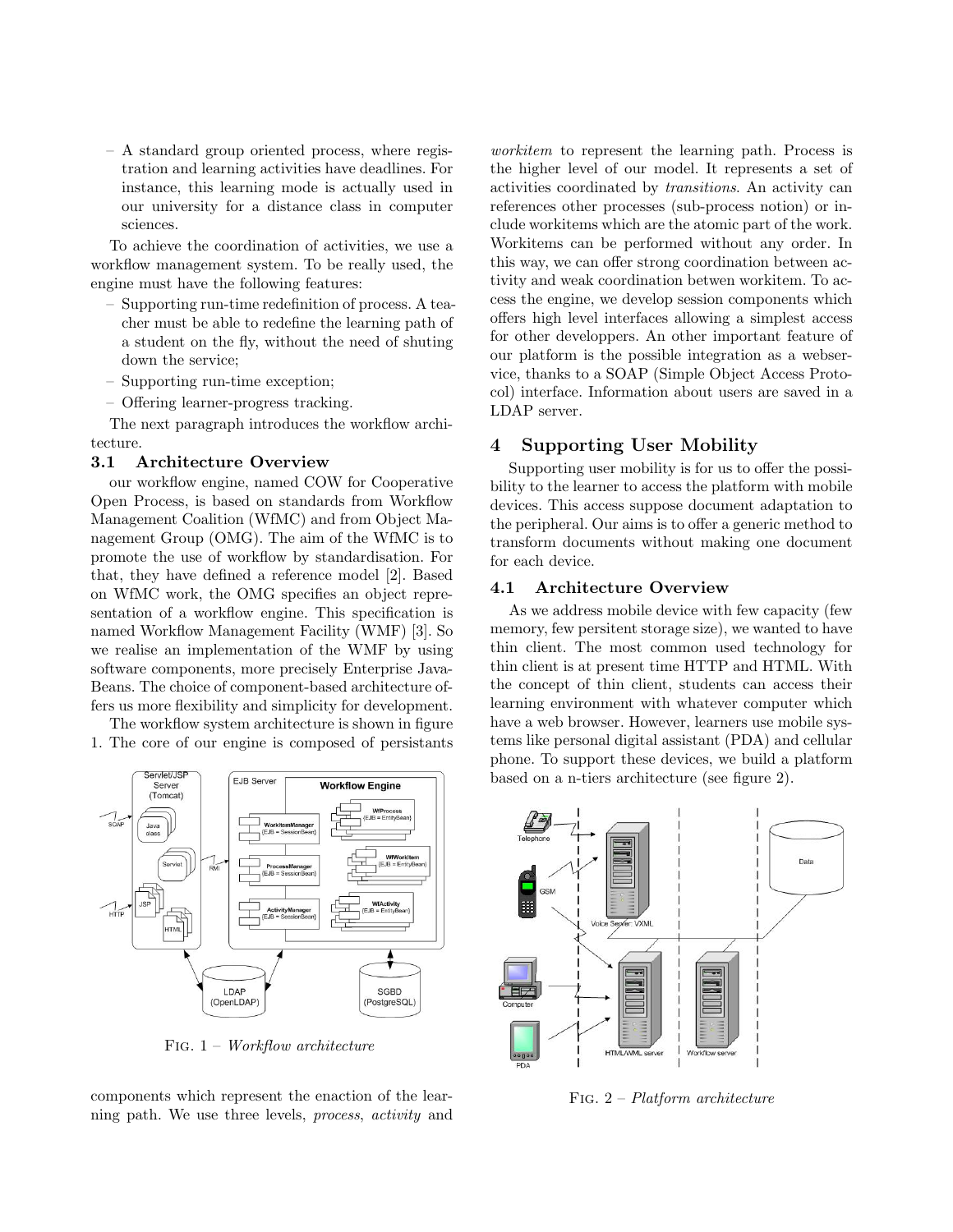The first tier is composed by the devices used by learner to access the system. At present time, we address the following devices:

- Personal computer (PC/MAC). These devices offer the most interaction possibility (text, graphic, sound).As we wanted thin client, the student access the system with a web browser ;
- Personal Digital Assistant. These devices have smaller screen, graphics must be resized. The student can access the system with a classical web browser or by using WAP [6] ;
- Cellular Phone. These devices offer two type of interactions. The first is the WAP (Wireless Application Protocol) which allow the visualization of simple page web written in WML (Wireless Markup Language). The second interaction is the use of voice. For vocal interaction we use the VoiceXML language [4, 5] ;
- Wired Phone. The interactions are restricted to voice and telephone keypad. The student can access the system by calling a vocal server.

The second tier is constitued of "presentation" servers. These servers interact with the workflow server (third tier) to obtain the resources and apply the transformation to transmit document suitable to device used. The last tier is constitued of the database where resources and workflow state are stored.

#### 4.2 Documents transformations

Our goal is to unify and simplify interactions with documents. To offer only one source of information, each document is represented with XML and is associated to an XSL document. To illustrate, we take the poetry example. Figure 3 represents the result of the transformation for a web browser.

Figure 4 represents the result of the transformation for a cellular phone using WAP. Contrary to the web version where there was a photography of the author, the presentation is simplest. The user can only see one strophe by card. The document presentation is guided by the device properties (small screen). Of course, XSL transformation allows to choose the appropriate tag that matchs a specific device. For example, the tag <emphasis> of the original XML source document was transformed in  $\langle B \rangle$ Helen $\langle/B \rangle$  in HTML and <U>Helen</U> in WML.

Naturally, the presentation of the same document by a wired phone will be entirely aural. We use the VoiceXML language to generate the document. It allows us to make "voice effect" (lower or louder voice for instance) to express terms which are bold field in html. The speech synthesis play a major role for a correct



FIG.  $3 - Web browser view of the poetry$ 

restitution of the text and so for a good understanding by the student.

#### 5 Summary and Conclusions

In this paper, we presented our definition of the electronic documents within the framework of a platform of open distance learning. We showed the method which we employ to support the coordination of the activities and the circulation of the documents in a context of mobile users and heterogeneous peripherals as for their capacities to represent the documents. Our modeling enables us to abstract ourselves from the material and to offer interfaces specific to the peripherals and the environmental context. The next stage that we will do is an evaluation and a comparison of the results obtained by the students according to the access mode used. We seek to quantify the use of the peripheral up to what point influences the training. It will be relevant to highlight the properties of the peripherals most adapted to the activity (taken knowledge of the documents, reflexion, evaluation, co-operation, ...).

#### Acknowledgements

Research on workflow system has been funded by Archimed SA (http://www.archimed.fr).